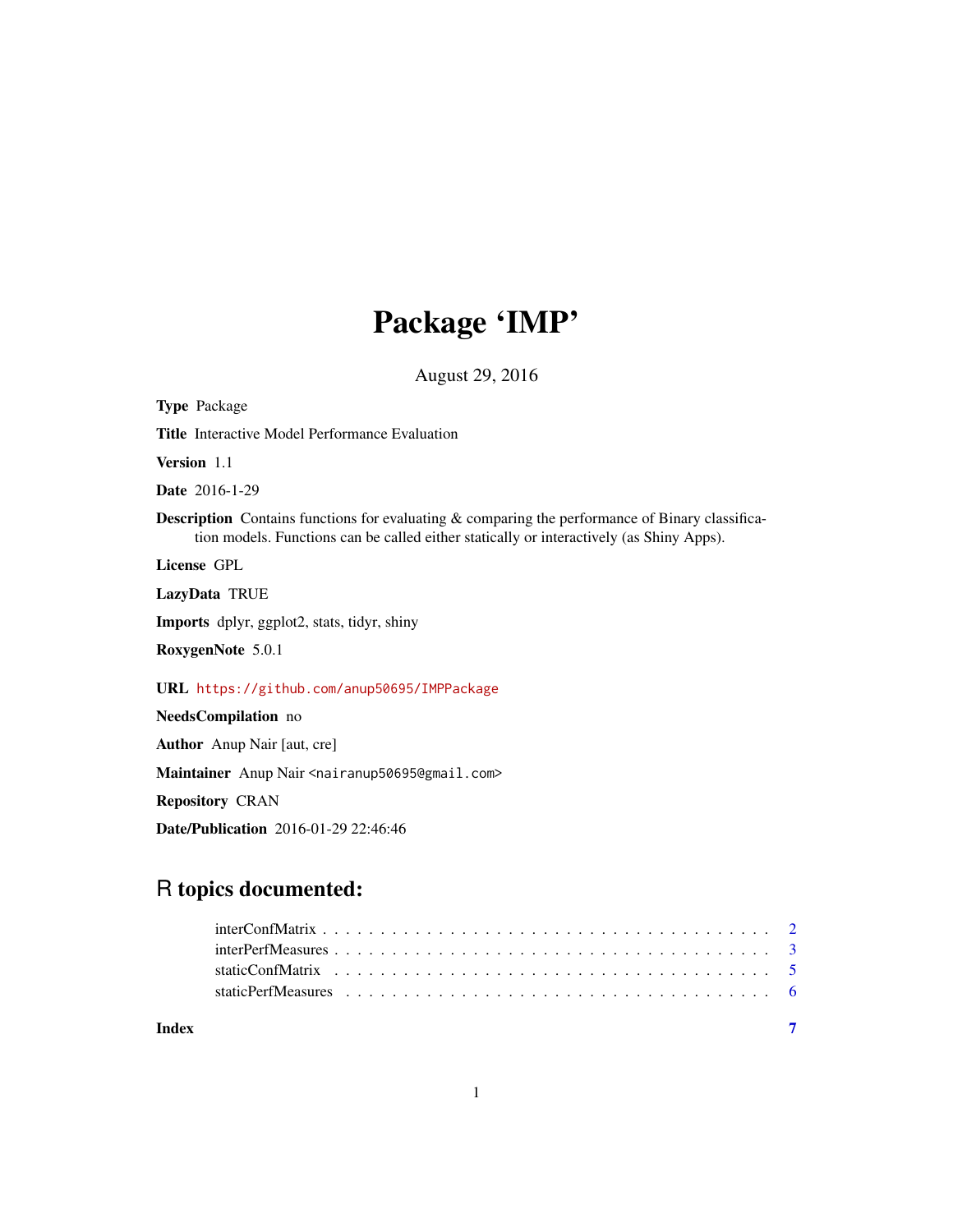<span id="page-1-0"></span>interConfMatrix *Interactive confusion matrix*

#### Description

Interactive version of the staticConfMat function

#### Usage

```
interConfMatrix(list_models, model_function = NULL, data = NULL, y = NULL)
```
#### Arguments

| list_models | A list of one (or more) data frames for each model whose performance is to be<br>evaluated. Each dataframe should comprise of 2 columns with the first column<br>indicating the class labels $(0 \text{ or } 1)$ and the second column provding the raw<br>predicted probabilities                                                                                                                                                                                                        |
|-------------|-------------------------------------------------------------------------------------------------------------------------------------------------------------------------------------------------------------------------------------------------------------------------------------------------------------------------------------------------------------------------------------------------------------------------------------------------------------------------------------------|
|             | model_function Models can be created interactively, if required. For this option to work, a model<br>function should be passed as an argument. The model function should take a<br>formula as an argument, and return a a dataframe as output (dataframe should<br>comprise of 2 columns with the first column indicating the class labels $(0 \text{ or } 1)$<br>and the second column provding the raw predicted probabilities) Please refer to<br>the example section for more details |
| data        | The name of the data-set. The Independent Variable (IV) names, for interactive<br>model building, is picked up from this data set                                                                                                                                                                                                                                                                                                                                                         |
| У           | The column name of the Dependent Variable (DV), for interactive model build-<br>ing                                                                                                                                                                                                                                                                                                                                                                                                       |

#### Value

This function will launch a ShinyApp.Input parameters (such as the probability threshold, the "t" argument in the static version of this function) can be adjusted through app widgets. The 'Run-Analysis' button in the app, will generate model performance output basis selected input parameters

For interactive Model building, a model function, data set & the dependent variable name should be passed as arguments. Interactive model building option creates additional input widgets in the app. This includes -

A drop down to select independent variables (the names of the variables will be picked up from the data argument)

An input slider to include additional models (upto 4 additional models can be created). Each additional model updates the original model created. For e.g. consider the dataset has 10 IVs:  $x1-x10$ . Original model was created by selecting x1-x4 from the drop down list. If we need to create a second model, by including  $x5$  and excluding  $x3$  simply type, "+ $x5 - x3$ " in the input text box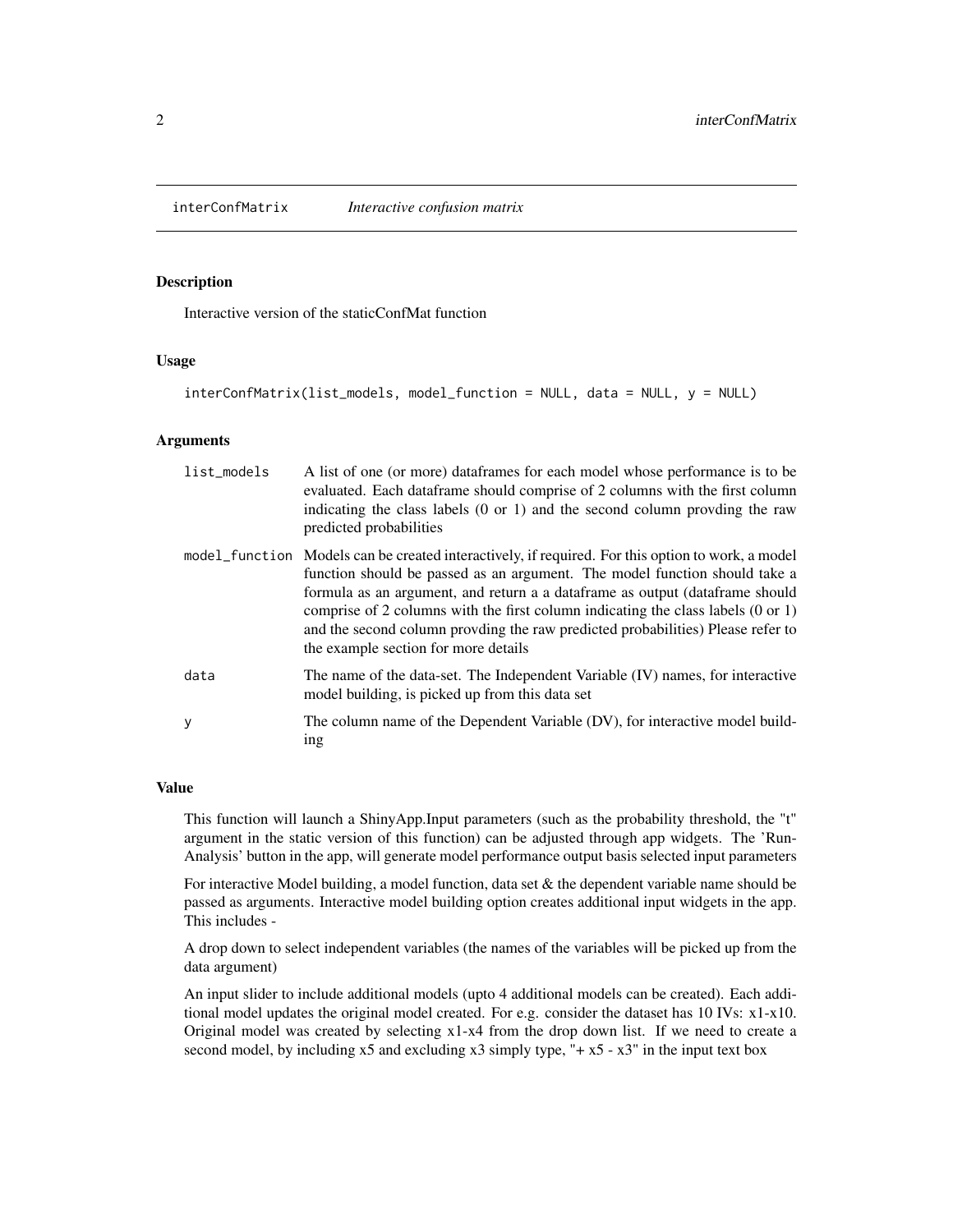#### <span id="page-2-0"></span>interPerfMeasures 3

#### Examples

```
# Without interactive model development
model_1 <- glm(Species ~ Sepal.Length,data=iris,family=binomial)
model_2 <- glm(Species ~ & Sepal.Width, data=iris, family = binomial)df1 <- data.frame(model_1$y,fitted(model_1))
df2 <- data.frame(model_2$y,fitted(model_2))
## Not run:
#This will launch a Shiny App
interConfMatrix(list_models = list(df1,df2))
## End(Not run)
# With interactive model development
glm_model <- function(formula) {
  glm_model <- glm(formula, data = iris, family = "binomial")
  out <- data.frame(glm_model$y, fitted(glm_model))
  out }
 ## Not run:
 #This will launch a Shiny App
 interConfMatrix(model_function=glm_model,data=iris,y="Species")
## End(Not run)
```
interPerfMeasures *Interactive Model Performance Evaluation & Comparison*

#### Description

Interactive version of the staticPerfMeasures function

#### Usage

```
interPerfMeasures(list_models, sample_size_concord = 5000,
 model_function = NULL, data = NULL, y = NULL)
```
#### Arguments

| list_models         | A list of one (or more) dataframes for each model whose performance is to be<br>evaluated. Each dataframe should comprise of 2 columns with the first column                                                                                                                                                                                                   |
|---------------------|----------------------------------------------------------------------------------------------------------------------------------------------------------------------------------------------------------------------------------------------------------------------------------------------------------------------------------------------------------------|
|                     | indicating the class labels $(0 \text{ or } 1)$ and the second column providing the raw<br>predicted probabilities                                                                                                                                                                                                                                             |
| sample_size_concord |                                                                                                                                                                                                                                                                                                                                                                |
|                     | For computing concordance-discordance measures (and c-statistic) a random<br>sample is drawn from each dataset (if $nrow(dataset) > 5000$ ). Default sample<br>size of 5000 can be adjusted by changing the value of this argument                                                                                                                             |
|                     | model_function Models can be created interactively, if required. For this option to work, a model<br>function should be passed as an argument. The model function should take a<br>formula as an argument, and return a a dataframe as output (dataframe should<br>comprise of 2 columns with the first column indicating the class labels $(0 \text{ or } 1)$ |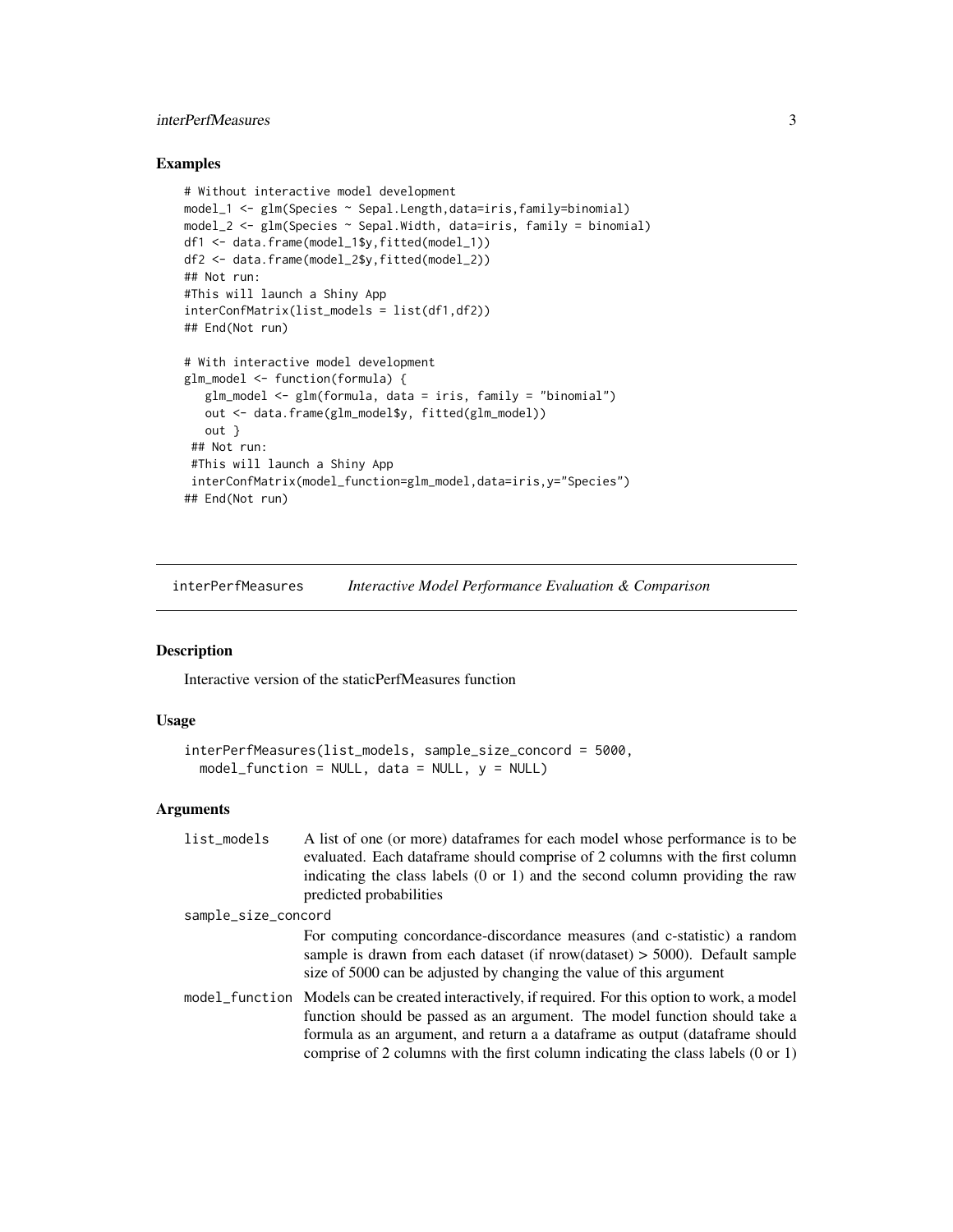|      | and the second column provding the raw predicted probabilities) Refer to the<br>example section for more details                  |
|------|-----------------------------------------------------------------------------------------------------------------------------------|
| data | The name of the data-set. The Independent Variable (IV) names, for interactive<br>model building, is picked up from this data set |
| у    | The column name of the Dependent Variable (DV), for interactive model build-<br><sub>1</sub> ng                                   |

#### Value

This function will launch a ShinyApp.Input parameters (such as the number of bins, the "g" argument in the static version of this function) can be adjusted through app widgets. The 'Run-Analysis' button in the app, will generate model performance output basis selected input parameters

For interactive Model building, a model function, data set  $\&$  the dependent variable name should be passed as arguments. Interactive model building option creates additional input widgets in the app. This includes -

A drop down to select independent variables (the names of the variables will be picked up from the data argument)

An input slider to include additional models (upto 4 additional models can be created). Each additional model updates the original model created. For e.g. consider the dataset has 10 IVs: x1-x10. Original model was created by selecting x1-x4 from the drop down list. If we need to create a second model, by including  $x5$  and excluding  $x3$  simply type, "+  $x5 - x3$ " in the input text box

#### Examples

```
# Without interactive model development
model_1 <- glm(Species ~ Sepal.Length,data=iris,family=binomial)
model_2 <- glm(Species ~ Sepal.Width, data=iris, family = binomial)
df1 <- data.frame(model_1$y,fitted(model_1))
df2 <- data.frame(model_2$y,fitted(model_2))
## Not run:
#This will launch a Shiny App
interPerfMeasures(list_models = list(df1,df2))
## End(Not run)
# With interactive model development
glm_model <- function(formula) {
   glm_model <- glm(formula, data = iris, family = "binomial")
   out <- data.frame(glm_model$y, fitted(glm_model))
  out }
 ## Not run:
 #This will launch a Shiny App
 interPerfMeasures (model_function = glm_model,data=iris,y="Species")
## End(Not run)
```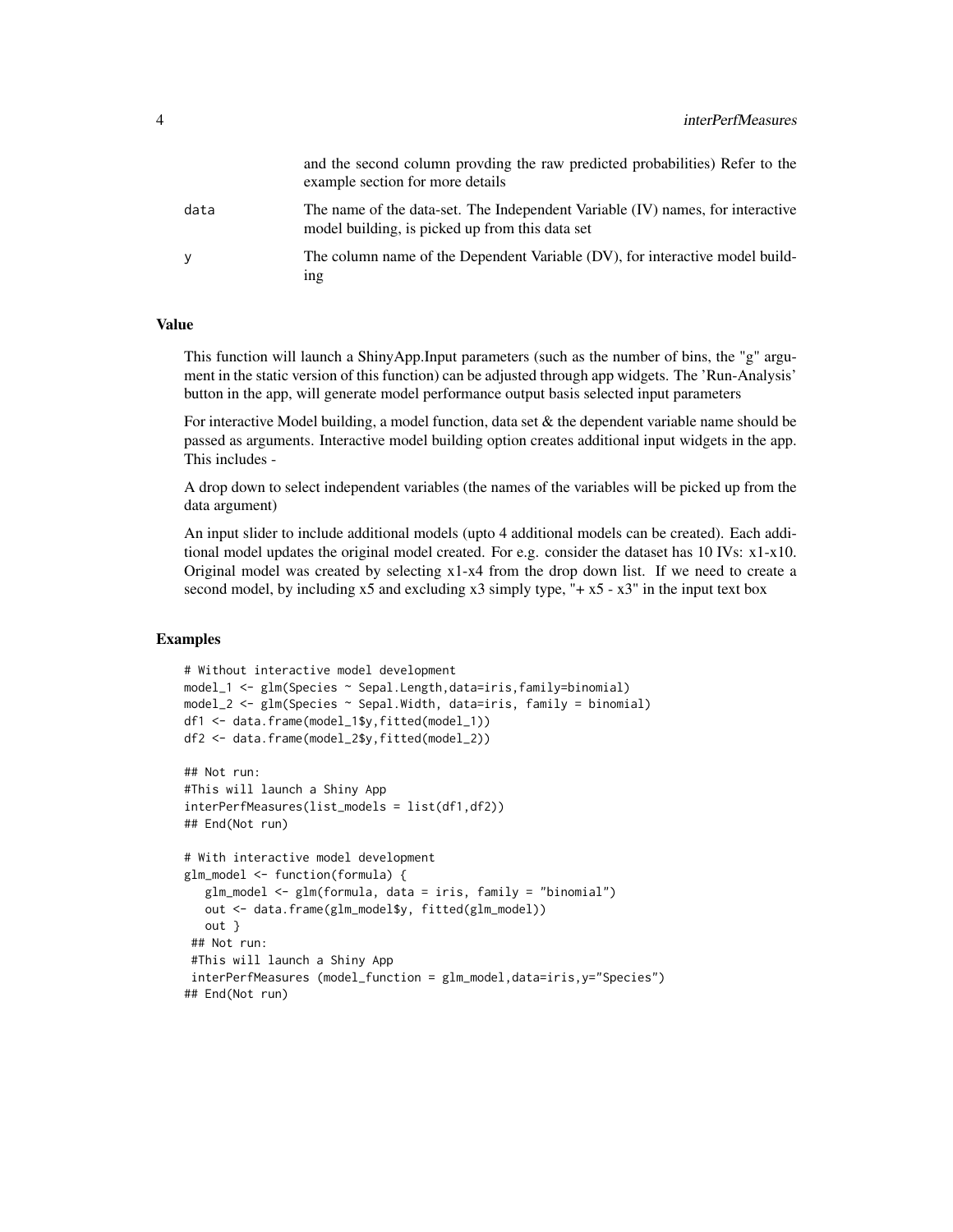<span id="page-4-0"></span>staticConfMatrix *Confusion Matrix for Binary Classification Models*

#### Description

Generates confusion matrix for a specified probability threshold. Also computes the following metrics - Accuracy, True Positive Rate, False Positive Rate & Precision. Multiple models can be passed as arguments to this function

#### Usage

```
staticConfMatrix(list_models, t, reps = NULL, reps.all.unique = F)
```
#### Arguments

| list_models     | A list of one (or more) data frames for each model whose performance is to be<br>evaluated. Each data frame should comprise of 2 columns with the first column<br>indicating the class labels $(0 \text{ or } 1)$ and the second column providing the raw<br>predicted probabilities                                 |
|-----------------|----------------------------------------------------------------------------------------------------------------------------------------------------------------------------------------------------------------------------------------------------------------------------------------------------------------------|
| t               | Probability threshold value                                                                                                                                                                                                                                                                                          |
| reps            | Performance measures derived from the confusion matrix (Accuracy, TPR, FPR<br>& Precision) are computed for a range of different probability thresholds. The<br>"reps" argument controls the number of different probability thresholds consid-<br>ered (threshold range given by the sequence - $seq(0,1,1$ /reps)) |
| reps.all.unique |                                                                                                                                                                                                                                                                                                                      |
|                 | Logical; If set to True, Performance measures are computed for each unique<br>Probability value                                                                                                                                                                                                                      |

#### Value

If reps = NULL, the output will be a list with 2 components - a confusion matrix dataframe and a dataframe with the values of the computed metrics (Accuracy,TPR,FPR,Precision). If reps argument is supplied, an additional dataframe containing the metrics values for different probability thresholds is included in the output

#### Examples

```
model_1 <- glm(Species ~ Sepal.Length,data=iris,family=binomial)
model_2 <- glm(Species ~ Sepal.Width, data=iris, family = binomial)
df1 <- data.frame(model_1$y,fitted(model_1))
df2 <- data.frame(model_2$y,fitted(model_2))
staticConfMatrix(list(df1,df2),t=0.2)
```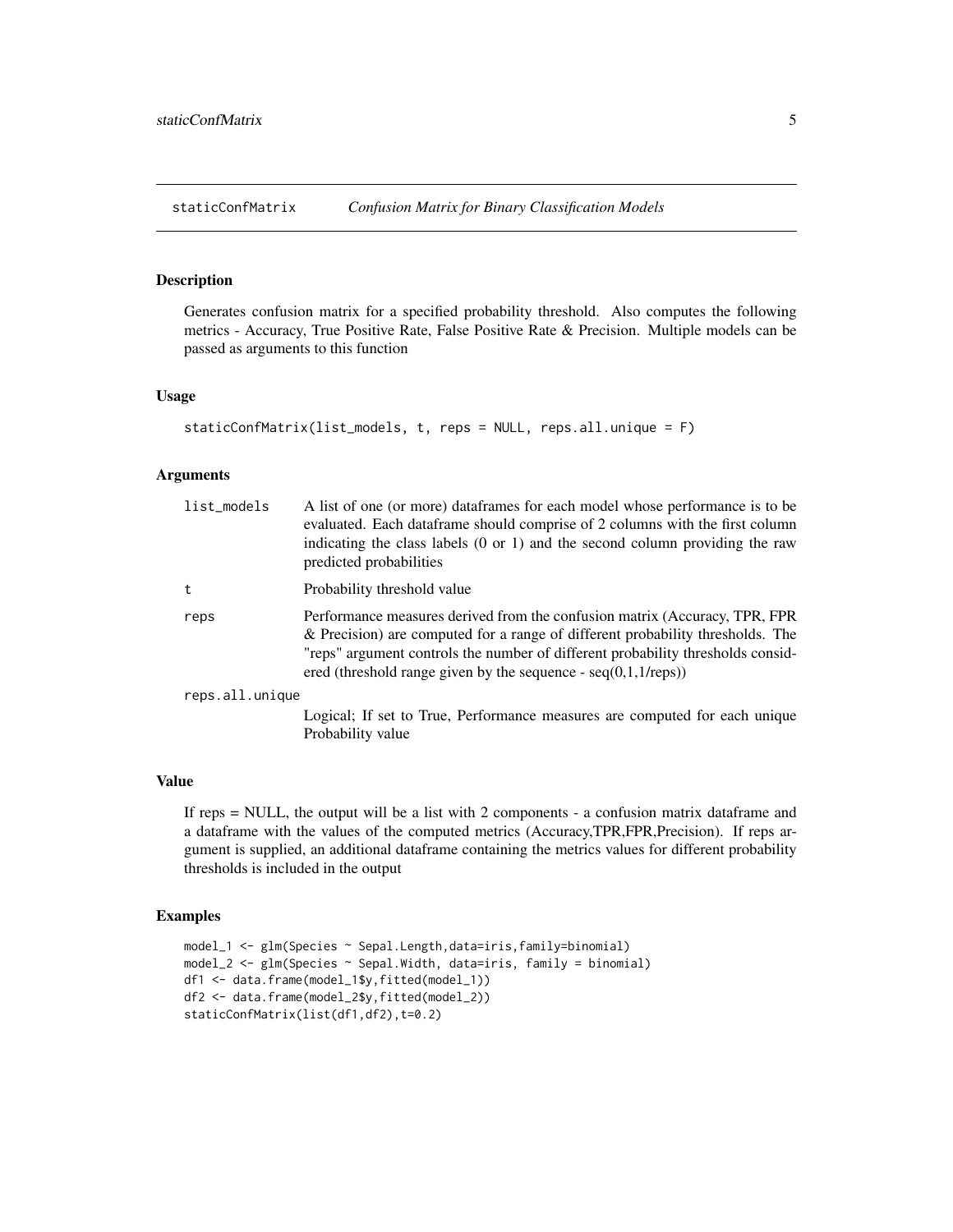<span id="page-5-0"></span>staticPerfMeasures *Model evaluation measures for Binary classification models*

#### Description

Generates & plots the following performance evaluation & validation measures for Binary Classification Models - Hosmer Lemeshow goodness of fit tests, Calibration plots, Lift index & gain charts & concordance-discordance measures

#### Usage

```
staticPerfMeasures(list_models, g, perf_measures = c("hosmer", "calibration",
  "lift", "concord"), sample_size_concord = 5000)
```
#### Arguments

| list_models         | A list of one (or more) data frames for each model whose performance is to be<br>evaluated. Each dataframe should comprise of 2 columns with the first column<br>indicating the class labels $(0 \text{ or } 1)$ and the second column providing the raw<br>predicted probabilities |
|---------------------|-------------------------------------------------------------------------------------------------------------------------------------------------------------------------------------------------------------------------------------------------------------------------------------|
| g                   | The number of groups for binning. The predicted probabilities are binned as<br>follows                                                                                                                                                                                              |
|                     | For Hosmer-Lemshow (HL) test: Predicted probabilities binned as per g unique                                                                                                                                                                                                        |
|                     | quantiles i.e. $cut\_points = unique(quantile (predicted\_prob, seq(0, 1, 1/g)))$                                                                                                                                                                                                   |
|                     | For Lift-Index & Gain charts: Same as HL test, however if $g >$ unique(predicted_probability),<br>the predicted probabilities are used as such without binning                                                                                                                      |
|                     | For calibration plots, g equal sized intervals are created (of width $1/g$ each)                                                                                                                                                                                                    |
| perf_measures       | Select the required performance evaluation and validation measure/s, from the<br>following options - c('hosmer','calibration','lift','concord'). Default option is<br>A11                                                                                                           |
| sample_size_concord |                                                                                                                                                                                                                                                                                     |
|                     | For computing concordance-discordance measures (and c-statistic) a random<br>sample is drawn from each dataset (if $nrow(dataset) > 5000$ ). Default sample<br>size of 5000 can be adjusted by changing the value of this argument                                                  |

#### Value

A nested list with 2 components - a list of dataframes and a list of plots - containing the outcomes of the different performance evaluations carried out.

#### Examples

```
model_1 <- glm(Species ~ Sepal.Length,data=iris,family=binomial)
model_2 <- glm(Species ~ Sepal.Width, data=iris, family = binomial)
df1 <- data.frame(model_1$y,fitted(model_1))
df2 <- data.frame(model_2$y,fitted(model_2))
staticPerfMeasures(list(df1,df2),g=10, perf_measures = c("hosmer","lift"))
```